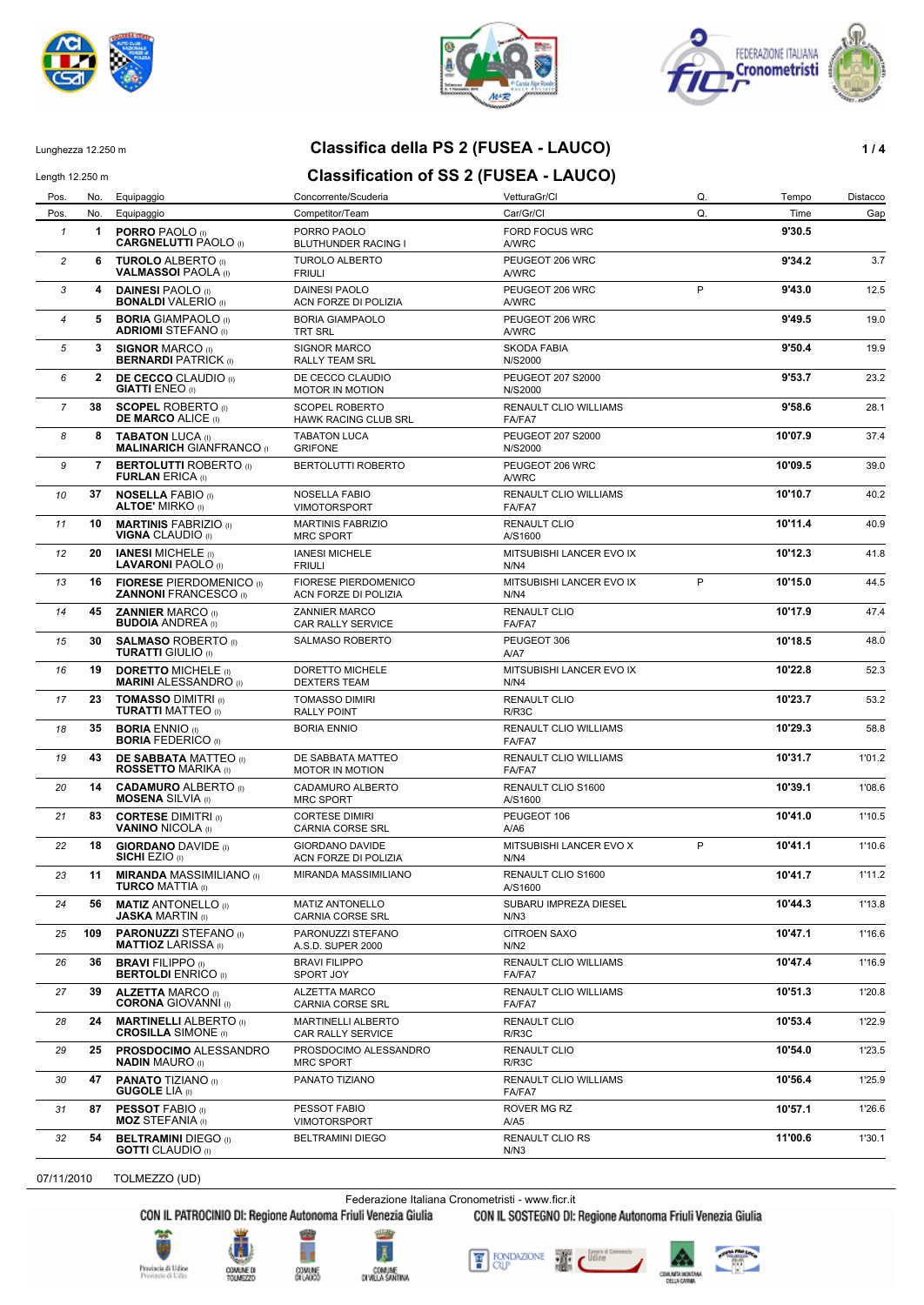





### Lunghezza 12.250 m **Classifica della PS 2 (FUSEA - LAUCO) 2 / 4**

#### Length 12.250 m **Classification of SS 2 (FUSEA - LAUCO)** Pos. No. Equipaggio Concorrente/Scuderia VetturaGr/Cl Q. Tempo Distacco

Pos. No. Equipaggio Competitor/Team Car/Gr/Cl Q. Time Gap **52 MOLINARI** CRISTIAN (I) MOLINARI CRISTIAN RENAULT CLIO RS LIGHT **11'01.5** 1'31.0<br>**MENEANO** RAFFAELE (I) CARNIA CORSE SRL N/N3 **MENEANO** RAFFAELE<sup>'</sup>(I) **51 MARCHIOL** MARCO (I) MARCHIOL MARCO RENAULT CLIO RS LIGHT **11'03.5** 1'33.0<br>**SOLDA'** GIUSEPPE (I) FRIULI FRIULI **SOLDA'** GIUSEPPE (i) **42 SUSANI** MANUEL (I) SUSANI MANUEL RENAULT CLIO WILLIAMS **11'04.3** 1'33.8 **GUION** FEDERICO (I) SPORT JOY **FA/FA7 36 99 BUCCINO** MICHELE (i) BUCCINO MICHELE **PEUGEOT 106 RALLYE 11'05.7** 1'35.2 **CODROMAZ** FRANCO (I) VIMOTORSPORT **12 MASCHERA** MICHELE (I) MASCHERA MICHELE CITROEN SAXO **11'06.5** 1'36.0<br>**DALLAVILLA** MIRKO (I) DVB SPORT TEAM A/S1600 **DALLAVILLA MIRKO** (I) **98 PIANCA** GIOVANNI (I) PIANCA GIOVANNI PEUGEOT 106 RALLYE 1'39.5<br>**BAZZI** MONICA (I) MARCA RALLY CLUB N/N2 **MARCA RALLY CLUB** *39* **106 SUSANI** LUCA (I) SUSANI LUCA (I) PEUGEOT 106 **11'10.3** 1'39.8 **QUARINA** DENNY (I) SPORT JOY N/N2 *40* **84 GIAQUINTO** GIOVANNI (I) GIAQUINTO GIOVANNI CITROEN C2 **11'14.4** 1'43.9 **CERLINI** CRISTIAN (I) ACN FORZE DI POLIZIA A/A6 P **41 101 BERTOLUTTI GIUSEPPE** (I) BERTOLUTTI GIUSEPPE PEUGEOT 106 **11'16.2** 1'45.7 1'45.7 1'45.7 1'45.7 1'45.7 1'45.7 1'45.7 1'45.7 **1'16.2** 1'45.7 1'45.7 1'16.2 1'45.7 1'45.7 1'16.2 1'45.7 1'16.2 1'45.7 1 **'EL DANDI'** (I) **42 74 FONTANA** KYD (I) FONTANA KYD RENAULT CLIO RS LIGHT **11'16.8** 1'46.3<br>**ANDRIOLO** ALEX (I) BRAWK RACING CLUB SRL NANS **HAWK RACING CLUB SRL N/N3** *43* **58 BIGOT** ALBERTO (I) BIGOT ALBERTO RENAULT CLIO LIGHT **11'18.0** 1'47.5 **DI GIUSTO** ANDREA (I) N/N3 **44 48** COLLINASSI ROBERTO (I) COLLINASSI ROBERTO RENAULT CLIO **11'19.3** 1'48.8<br>**DALLA PIETRA** FABIO (I) ER. MOTORSPORT FAIRAT RENEAT **DALLA PIETRA FABIO (I) 45 112 CHIUCH** ANDREA (I) CHIURCH ANDREA PEUGEOT 106 **1120.0** 1149.5<br>**CORREDIG** ALESSANDRO (I) SPORT JOY NN2 **CORREDIG** ALESSANDRO (I) *46* **40 ACCO** LINO (I) ACCO LINO RENAULT CLIO WILLIAMS **11'20.6** 1'50.1 **NOCO ENTO (I)**<br>**NARDUZZI** EVA (I) *47* **50 TERPIN** LUIGI (I) TERPIN LUIGI CITROEN C2 **11'23.1** 1'52.6 **DRIOLI** PAOLO<sup>(I)</sup> GORIZIA CORSE R/R2B *48* **79 PASCHINI** LUCA (I) PASCHINI LUCA FIAT UNO TURBO **11'23.4** 1'52.9 **GRESSANI** MATTEO (I) FN/FN3 *49* **41 CROZZOLI** MARCO (I) CROZZOLI MARCO OPEL ASTRA **11'26.5** 1'56.0 **DEL FRARI** ALAN (I) P *50* **27 COPPOLA** LUCA (I) CRISTOFOLI ALEX PEUGEOT 207 **11'27.2** 1'56.7 **CRISTOFOLI** ALEX (I) MRC SPORT **RIGHT** R/R3T **51 31 MINCIN** GABRIELE (I) MINCIN GABRIELE RENAULT CLIO<br>**GIOIELLI** ADRIANO (I) BL RACING BE RESERCIO RENEAT RENAULT CLIO **GIOIELLI** ADRIANO (I) **52 55 MOLINARI** DENIS (I) **MOLINARI DENIS MOLINARI DENIS CARNIS RENAULT CLIO RS 11'58.0 11'28.5** 1'58.0<br>**DONEDDU** STEFANO (I) CARNIA CORSE SRL **DONEDDU** STEFANO (I) **53 80 REPUTIN** STEFANO (I) REPUTIN STEFANO **RENAULT CLIO 11'29.7** 1'59.2<br>**ARTICO** KATIA (I) MRC SPORT FN/FN3 **ARTICO** KATIA (I) *54* **108 GIATTI** NICOLA (I) GIATTI NICOLA PEUGEOT 106 **11'30.8** 2'00.3 **CARNIA CORSE SRL** P **55 29 LE COULTRE** STEPHANIE (CH LE COULTRE STEPHANIE (CH) **11'31.3 11'31.3** 2'00.8<br> **CALECA** VERONICA (I) CARNIA CORSE SRL RIR3T RIR3T **CALECA** VERONICA (I) F *56* **28 SCHULZ** FRANZ (A) SCHULZ FRANZ PEUGEOT 207 **11'31.8** 2'01.3 **HOFSTETTER** HANNES (A) RICH RESERVE THE RESERVE THAN RESERVE THE RESERVE THAN RESERVE THE RESERVE THAN RESERVE THAN RESERVE THAN RESERVE THAN RESERVE THAN RESERVE THAN RESERVE THAN RESERVE THAN RESERVE THAN RESERVE THAN R **57 90 LORENZON** JOHNNY (I)  $\overline{O}$  **LORENZON** JOHNNY **PEUGEOT 205 RALLY 11'31.9 11'31.9** 2'01.4 SPILIMBERGO CORSE **58 100 MARCHIOL** GIANNI (I) MARCHIOL GIANNI HONDA CIVIC EK4 **11'32.0 11'32.0** 2'01.5<br>**GOI** DEBORA (I) FRIULI FRIULI **GOI** DEBORA (I) *59* **59 COLONNELLO** ROBERTO (I) TERPIN LUIGI RENAULT CLIO RS **11'34.8** 2'04.3 **PRIZZON** ANDREA (I) *60* **117 ERMEN** MATTEO (I) ERMEN MATTEO PEUGEOT 106 **11'36.2** 2'05.7 **VISINTINI** LEONARDO (I) FORUM JULII HC N/N2 *61* **46 ERLACHER** CHRISTIAN (A) ERLACHER CHRISTIAN FORD ESCORT RS **11'36.4** 2'05.9 **APPELTAUER** PAMELA (A) **49 SANSONETTO** GUIDO (I) SANSONETTO GUIDO CITROEN C2 **11'36.5** 2'06.0<br>**BARS** LORIS (I) MIRANO RALLY R/R2B **BARS** LORIS (I) MIRANO RALLY R/R2B *63* **81 CORSO** GIANANTONIO (I) CORSO GIANANTONIO FIAT UNO TURBO IE **11'36.5** 2'06.0 **ANTARES MOTORSPORT FN/FN3 64 86 DE NARDO** MARCO (I) DE NARDO MARCO (I) PEUGEOT 106 XSI **11'37.6** 11'37.6 2'07.1 **DE LUCA MATTIA (I)** 

07/11/2010 TOLMEZZO (UD)

Federazione Italiana Cronometristi - www.ficr.it

CON IL PATROCINIO DI: Regione Autonoma Friuli Venezia Giulia CON IL SOSTEGNO DI: Regione Autonoma Friuli Venezia Giulia











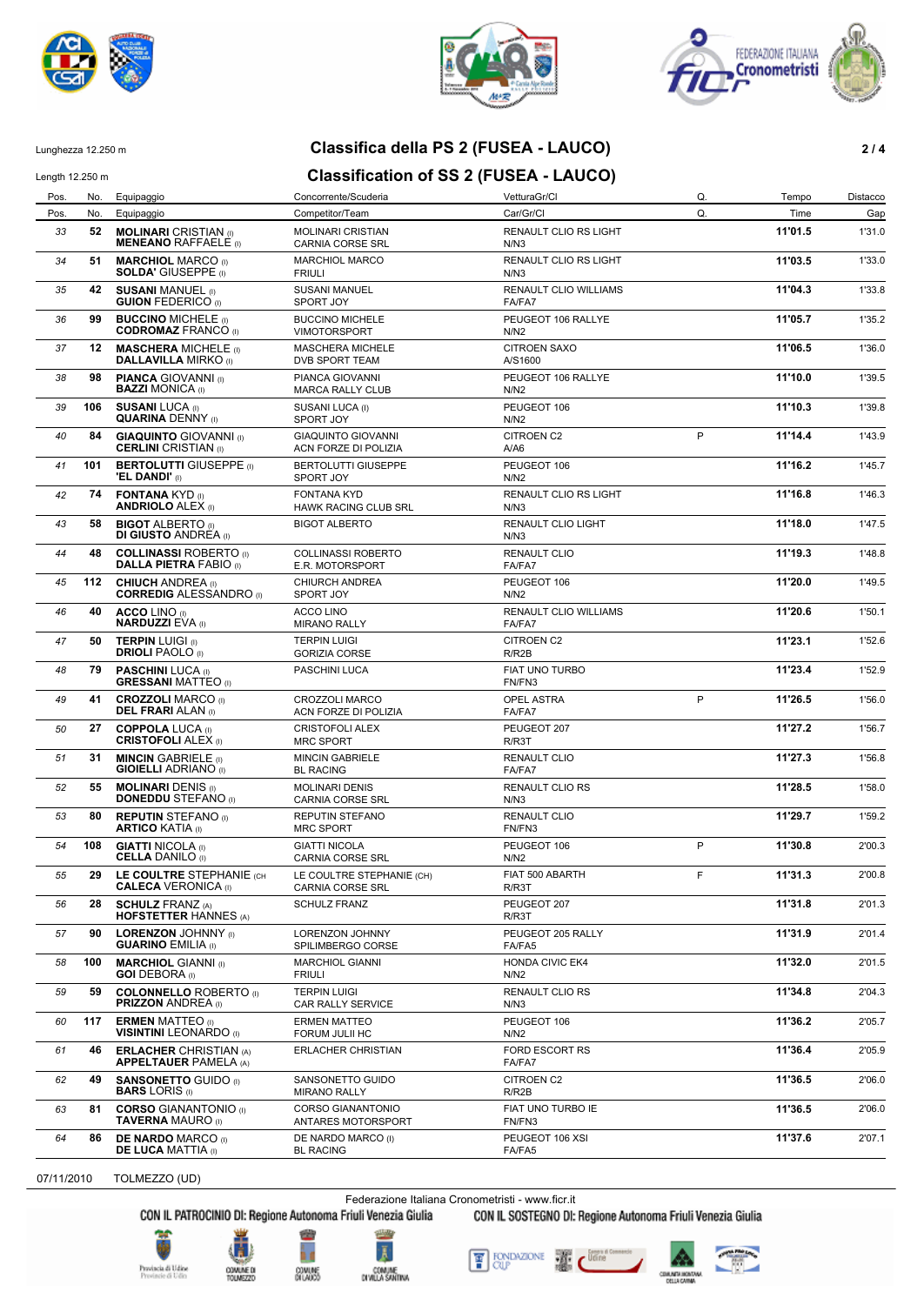





# Lunghezza 12.250 m **Classifica della PS 2 (FUSEA - LAUCO) 3 / 4**

# Length 12.250 m **Classification of SS 2 (FUSEA - LAUCO)** Pos. No. Equipaggio Concorrente/Scuderia Concorrente/Scuderia VetturaGr/Cl Concorrente/Scuderia Concorrente/Scuderia

| Pos. | No. | Equipaggio                                                   | Competitor/Team                                    | Car/Gr/Cl                                | Q. | Time    | Gap    |
|------|-----|--------------------------------------------------------------|----------------------------------------------------|------------------------------------------|----|---------|--------|
| 65   | 92  | <b>PILAT ROBERTO</b> (I)<br><b>SIGNOROTTO FULVIO (I)</b>     | PILAT ROBERTO<br><b>MARCA RALLY CLUB</b>           | PEUGEOT 205 RALLYE<br>FA/FA5             |    | 11'37.8 | 2'07.3 |
| 66   | 104 | <b>CUSSIGH PAOLO</b> (I)<br><b>SAPIENZA LUCIANO</b> (I)      | <b>CUSSIGH PAOLO</b><br><b>FRIULI</b>              | <b>CITROEN SAXO</b><br>N/N2              |    | 11'40.3 | 2'09.8 |
| 67   | 116 | <b>MARTINIS ANGELO</b> (i)<br><b>IUSSA CRISTINA</b> (I)      | <b>MARTINIS ANGELO</b><br>SPORT JOY                | <b>CITROEN SAXO</b><br>N/N2              |    | 11'41.7 | 2'11.2 |
| 68   | 75  | <b>MATTIUZ ALFIO (I)</b><br><b>DA LOZZO ANGELO (I)</b>       | <b>MATTIUZ ALFIO</b><br><b>MARCA RALLY CLUB</b>    | RENAULT CLIO WILLIAMS<br>FN/FN3          |    | 11'41.9 | 2'11.4 |
| 69   | 33  | <b>LEIGEB HEINZ (A)</b><br><b>EDER HORST (A)</b>             | LEIGEB HEINZ                                       | <b>RENAULT CLIO</b><br>R/R3C             |    | 11'44.1 | 2'13.6 |
| 70   | 70  | <b>FRANDOLI NICOLA (I)</b><br><b>GRASSI ALBERTO</b> (I)      | FRANDOLI NICOLA<br><b>GORIZIA CORSE</b>            | <b>RENAULT CLIO RS</b><br>N/N3           |    | 11'47.8 | 2'17.3 |
| 71   | 119 | <b>TERPIN ERIK (i)</b><br><b>POVSIC PETER (i)</b>            | <b>TERPIN ERIK</b><br><b>GORIZIA CORSE</b>         | <b>CITROEN SAXO</b><br>N/N2              |    | 11'48.4 | 2'17.9 |
| 72   | 118 | <b>POLONIA VANESSA (I)</b><br><b>DEFENT ELISA</b> (I)        | POLONIA VANESSA<br><b>MRC SPORT</b>                | PEUGEOT 106<br>N/N2                      | F  | 11'48.7 | 2'18.2 |
| 73   | 110 | <b>BELTRAME GABRIELE (I)</b><br><b>PICENO DENIS (I)</b>      | <b>BELTRAME GABRIELE</b>                           | PEUGEOT 106 S16<br>N/N2                  |    | 11'50.0 | 2'19.5 |
| 74   | 53  | <b>CRAIGHERO ALAN (I)</b><br><b>DI BERT ALESSANDRO</b> (I)   | CRAIGHERO ALAN                                     | <b>RENAULT CLIO RS</b><br>N/N3           |    | 11'52.3 | 2'21.8 |
| 75   | 71  | <b>DEMUTH KLAUS (A)</b><br><b>JABORNIG KURT (A)</b>          | <b>GLANLALE MOTORSPORT</b>                         | <b>SEAT IBIZA</b><br>N/N3                |    | 11'53.6 | 2'23.1 |
| 76   | 120 | <b>'JULLI'</b> (I)<br><b>DE LUCA CORRADO</b> (I)             | <b>JULLI</b><br>ACN FORZE DI POLIZIA               | PEUGEOT 106<br>N/N2                      | P  | 11'55.0 | 2'24.5 |
| 77   | 82  | <b>BUSATTO STEFANO (I)</b><br><b>VIANELLO PAOLO</b> (I)      | <b>BUSATTO STEFANO</b><br><b>BLACK DEVILS R.T.</b> | <b>CITROEN SAXO</b><br>A/A6              |    | 11'56.0 | 2'25.5 |
| 78   | 114 | <b>MUSER LUCA (I)</b><br><b>SPANGARO THOMAS (I)</b>          | <b>MUSER LUCA</b><br>ACN FORZE DI POLIZIA          | PEUGEOT 106<br>N/N2                      | P  | 11'57.0 | 2'26.5 |
| 79   | 77  | <b>NAIBO MARCO (I)</b><br><b>ROMANO ANDREA</b> (I)           | <b>NAIBO MARCO</b>                                 | <b>RENAULT CLIO WILLIAMS</b><br>FN/FN3   |    | 11'59.0 | 2'28.5 |
| 80   | 76  | <b>DUCA MATTEO</b> (I)<br><b>TULLIO GIORGIA (I)</b>          | <b>DUCA MATTEO</b><br>SPORT JOY                    | RENAULT CLIO WILLIAMS<br>FN/FN3          |    | 11'59.9 | 2'29.4 |
| 81   | 113 | <b>SOSOL ALBERT</b> (i)<br><b>CERETTI MICHELE (I)</b>        | SOSOL ALBERT                                       | PEUGEOT 106<br>N/N2                      |    | 12'00.1 | 2'29.6 |
| 82   | 88  | <b>BRUSEGHIN THOMAS (I)</b><br><b>STEFANUTTO MICHAEL (I)</b> | STEFANUTTO MICHAEL                                 | PEUGEOT 205 RALLYE<br>FA/FA5             |    | 12'01.9 | 2'31.4 |
| 83   | 125 | <b>MARUS LORENA</b> (I)<br><b>STROMENDO LAURA (I)</b>        | <b>MARUS LORENA</b><br>AD CAR RALLY SERVICE        | <b>RENAULT CLIO RS</b><br>N/N3           | F  | 12'01.9 | 2'31.4 |
| 84   | 121 | <b>DRIGO MANUEL (I)</b><br><b>CALABRETTA PAOLO (I)</b>       | <b>DRIGO MANUEL</b><br><b>MRC SPORT</b>            | PEUGEOT 106<br>N/N2                      |    | 12'05.8 | 2'35.3 |
| 85   | 103 | <b>COLJA FABRIZIO (I)</b><br><b>BENOSSI LUCA</b> (I)         | COLJA FABRIZIO<br><b>FRIULI</b>                    | PEUGEOT 106<br>N/N2                      |    | 12'07.7 | 2'37.2 |
| 86   | 85  | <b>TONIUTTI MARCO (I)</b><br><b>ZANIER LUCA (I)</b>          | <b>TONIUTTI MARCO</b>                              | PEUGEOT 106<br>A/A6                      |    | 12'07.9 | 2'37.4 |
| 87   | 72  | <b>PELLONI JOSEF</b> (I)<br><b>MONTIGLIO ELISABETTA</b> (i)  | PELLONI JOSEF<br><b>GORIZIA CORSE</b>              | <b>RENAULT CLIO</b><br>N/N3              |    | 12'10.9 | 2'40.4 |
| 88   | 201 | <b>PERA FRANCESCO</b> (I)<br><b>MAGGIOLINO FRANCESCO (I)</b> | PERA FRANCESCO<br><b>VIMOTORSPORT</b>              | OPEL KADETT GTE<br><b>R3/GR2</b>         |    | 12'11.9 | 2'41.4 |
| 89   | 123 | <b>MARINI FERNANDO</b> (I)<br>LIVA LAURA (I)                 | <b>MARINI FERNANDO</b><br>HAWK RACING CLUB SRL     | PEUGEOT 106<br>FN/FN1                    |    | 12'22.5 | 2'52.0 |
| 90   | 96  | <b>FRANCHI MASSIMILIANO</b> (i)<br><b>FRANCHI</b> SIMONE (I) | FRANCHI MASSIMILIANO<br>MODENA CORSE               | PEUGEOT 205 RALLYE<br>FA/FA5             |    | 12'22.6 | 2'52.1 |
| 91   | 105 | <b>CANNONE FRANCESCO</b> (I)<br><b>SPINELLO MATTEO (I)</b>   | CANNONE FRANCESCO                                  | PEUGEOT 106<br>N/N2                      |    | 12'25.1 | 2'54.6 |
| 92   | 97  | <b>TONIN LUCIO (I)</b><br><b>BOGO LORENZO</b> (I)            | <b>TONIN LUCIO</b><br>VIMOTORSPORT                 | PEUGEOT 106 RALLYE<br>FA/FA5             |    | 12'44.1 | 3'13.6 |
| 93   | 203 | <b>DEL TORRE MARINO (I)</b><br><b>BOGARO</b> DAVIDE (I)      | DEL TORRE MARINO<br><b>FRIULI</b>                  | <b>AUTOBIANCHI A112</b><br><b>R3/GR2</b> |    | 12'52.2 | 3'21.7 |
| 94   | 78  | <b>MAIERON MICHELE (ii)</b><br><b>PITTINO CLIO (I)</b>       | <b>MAIERON MICHELE</b><br>CARNIA CORSE SRL         | FIAT UNO TURBO IE<br>FN/FN3              |    | 13'07.2 | 3'36.7 |
| 95   | 122 | <b>MADETHANER JOHANN (A)</b><br><b>TODEM HARALD (A)</b>      | MADETHANER JOHANN                                  | VOLKSWAGEN GOLF GTI<br>FN/FN2            |    | 13'11.8 | 3'41.3 |
| 96   | 93  | <b>CAMPEIS ALEX DANIELE (I)</b><br><b>TOFFOLI MAURO (I)</b>  | CAMPEIS ALEX DANIELE<br>CAR RALLY SERVICE          | PEUGEOT 106<br>FA/FA5                    |    | 13'17.0 | 3'46.5 |
|      |     |                                                              |                                                    |                                          |    |         |        |

07/11/2010 TOLMEZZO (UD)

Federazione Italiana Cronometristi - www.ficr.it<br>CON IL PATROCINIO DI: Regione Autonoma Friuli Venezia Giulia CON IL SOSTEGNO DI:

CON IL SOSTEGNO DI: Regione Autonoma Friuli Venezia Giulia